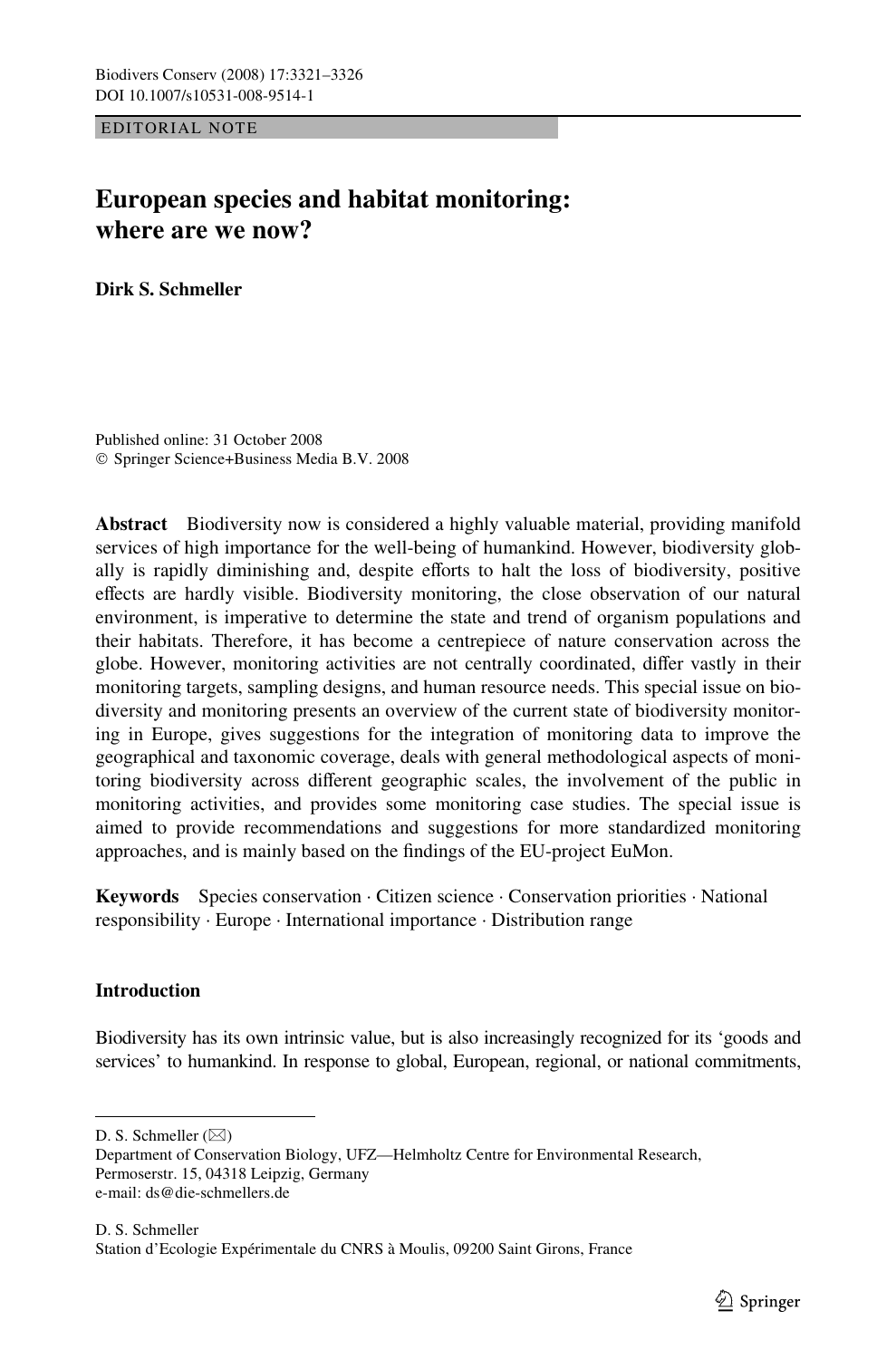countries are implementing conservation plans to halt the further degradation of biodiversity (Convention on Biological Diversity, <http://www.biodiv.org>; EU; Council Directive 79/409/EEC of 2 April 1979 on the conservation of wild birds—the Birds Directive; Council Directive 92/43/EEC of 21 May 1992—the Habitats Directive). Though there is a strong political commitment to reduce or even halt the loss of biodiversity by 2010, and current research on the development of indicators of biodiversity and methods to determine the state of and trends in biodiversity, there is as yet no common framework that translates monitoring efforts into policy (Balmford et al. [2005](#page-4-0)). However, policymakers need to know if the decisions they take and the instruments that are developed to implement the decisions to protect and use biodiversity in a sustainable manner are effective. Managers need to know to what extent they are meeting the goals of EU Directives and biodiversity conservation strategies. Furthermore, policy decisions and management actions should be effective, coherent, and consistent. The public should also have access to such assessments and should be involved more in conservation issues.

Recommendations on how to monitor biodiversity are numerous (e.g. Balmford et al. [2003;](#page-4-1) Mace [2005](#page-4-2); Pereira and Cooper [2006\)](#page-4-3), but are seemingly widely left unconsidered, given the results of the EuMon survey on European monitoring systems (Henry et al., this issue; Lengyel et al., this issue; but see also Marsh and Trenham [2008\)](#page-4-4). The basic methodological challenges are still the same: How can we get reliable observations from nature to draw conclusions as to how species and ecosystems are changing through time and space? Reasons for low reliability of observations include biased, non-representative sampling designs, and/or inadequate sampling effort, resulting in low statistical power to detect changes (e.g., Taylor and Gerrodette [1993](#page-5-0)). To overcome such shortcomings, which may lead to poor quality monitoring (Legg and Nagy [2006;](#page-4-5) Nichols and Williams [2006](#page-4-6)), a long list of recommendations has been put forward, including unbiased selection of sampling units for monitoring, using controlled experimental approaches, and ensuring adequate spatial and temporal replication by a sufficient sampling effort. Despite extensive knowledge on sound approaches for the monitoring of biodiversity, much of the current monitoring efforts are sub-optimal in data collection and/or analysis, and do not yield as robust results from their efforts as theoretically possible. The latter is not only true for European monitoring practices, but also for species monitoring in North America (Marsh and Trenham [2008\)](#page-4-4). There is clearly a strong need to make the accumulated body of knowledge on biodiversity monitoring more easily available to scientists, monitoring programme coordinators, and various users of monitoring results. To reach a broader public, the results of EuMon, in large parts the subject of this Special Issue (but see also Schmeller et al. [2008](#page-5-1); in press), were integrated in the online tool BioMAT (EuMon [2008\)](#page-4-7) to assist in the design of new monitoring schemes, data analysis, and integration across temporal and geographical scales.

## **Organisation and contents**

The contributions to this Special Issue on biodiversity and monitoring are divided into five sections: (1) the current species and habitat monitoring situation in Europe; (2) methodological issues in ground observation and remote sensing, (3) volunteer involvement in biodiversity monitoring; (4) monitoring case studies; and (5) monitoring priorities as derived from national responsibilities.

The EuMon survey of European monitoring practices, summarized in the online database DaEuMon (EuMon [2008](#page-4-7)), allowed the drawing of a detailed picture of monitoring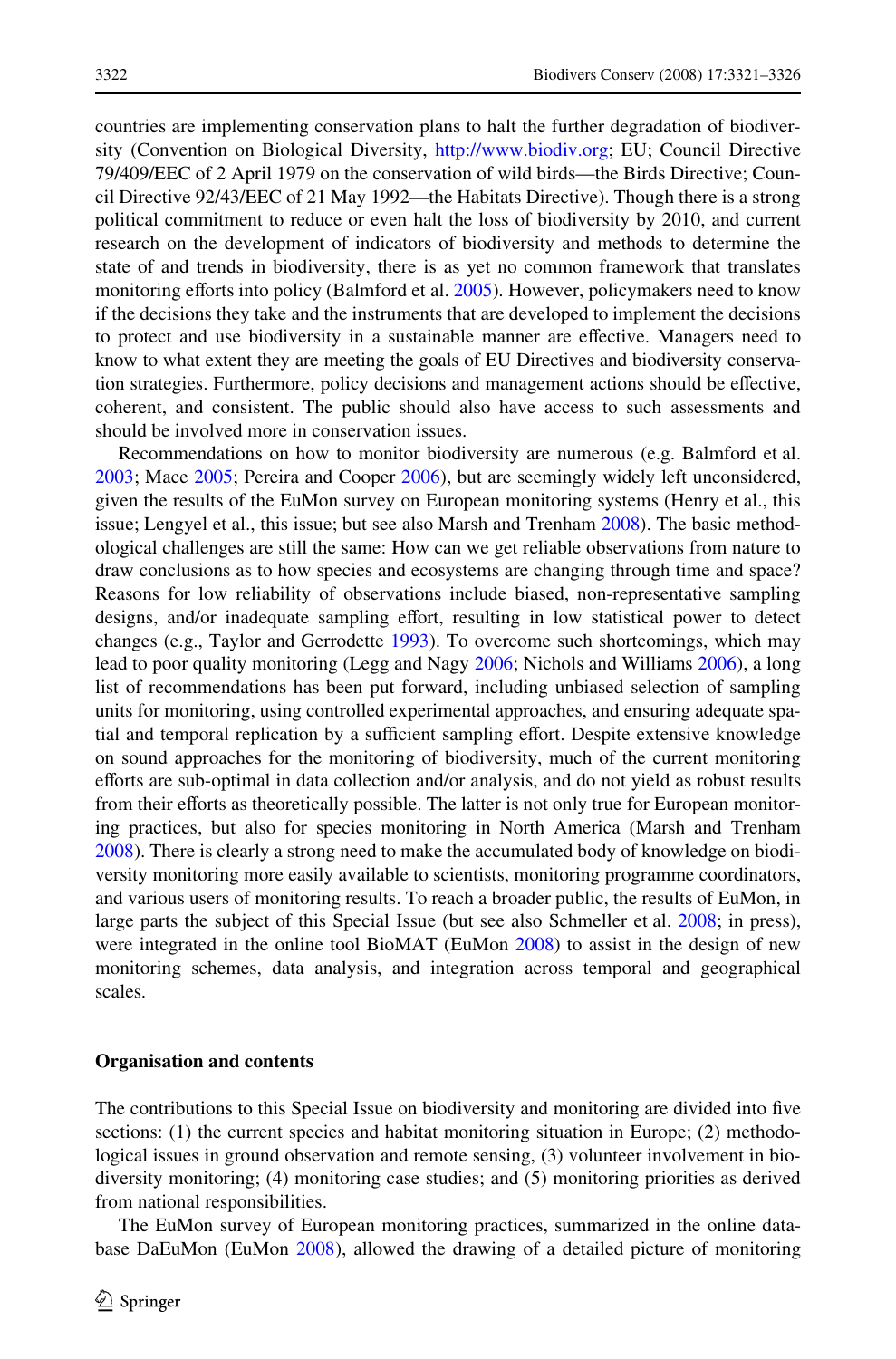practices in European species and habitat monitoring (Henry et al., this issue; Kull et al., this issue; Lengyel et al., this issue; Schmeller et al. in press). The results show that biodiversity monitoring is not following a standardized approach in Europe, making it difficult to assess the state and trend of biodiversity across geographical and temporal scales from collected raw data. Policymakers, however, need to know now, if environmental policies, natural resource use and biodiversity management have an effect on the species and habitats. Hence, we need to assess changes in biodiversity now, combining output available from ongoing monitoring initiatives as the only option. Data integration of biodiversity information across schemes is still very poorly developed. Benefits, methods and limits are addressed in two contributions by Henry et al. (this issue) and Lengyel et al. (this issue). Habitat monitoring, which is still on the verge of large scale development, could profit from the suggestions of standardization and data integration.

The second section of the special issue addresses problems in ground observation and remote sensing, and provides some recommendations for methodological improvements. One major problem in species monitoring is the heterogeneity in species and individual detectability. However, the most recently developed techniques to include detection probability in the analysis of count data are limited (Bas et al., this issue). Further, it is of importance for biodiversity assessment and management implementation to know the parameters of population growth and regulation. In EU-countries, the detection of population trends is even a legal obligation due to the demands of the Nature Directives (i.e. Evans [2005\)](#page-4-8). Yet, inherent process and measurement errors weaken the ability to estimate population growth and dynamics from population time-series. Solutions to this problem are given in Hovestadt and Nowicki (this issue). For remote sensing, high resolution satellite images have been hailed as a useful source of data for biodiversity assessment and monitoring. However, the availability of remotely sensed data is biased toward temperate areas. The tropics, with much higher levels of biodiversity, challenge the application of hyperspatial and hyperspectral remote sensing. Nagendra and Rocchini (this issue) examine issues related to hyperspatial and hyperspectral remotely sensed imagery and pinpoint application limitations due to pixel resolution.

For collecting biodiversity data on a large scale, covering a large amount of different species groups, with sufficient precision to detect changes over time and space, a large amount of human resources is needed. Employing only professionals for these tasks is hardly possible due to the usually limited budget that countries allocate to nature conservation. Most large scale monitoring schemes (e.g. butterfly monitoring, van Swaay et al., this issue) are maintained by a small group of professionals coordinating large groups of volunteer naturalists, giving a unique opportunity to thousands of citizens to be actively involved in biodiversity monitoring, environmental science, and conservation. To keep volunteers motivated, and to recruit and attract even more is not such an easy task as it looks on first sight (Bell et al., this issue; Podjed et al., this issue). Major difficulties can arise from changes in the structure and general accessibility of monitoring organisations. Further, professionalism may have a negative impact on voluntarism and may result in the reduction of the initial altruistic sentiments among members and hence decrease their willingness to participate (Podjed et al., this issue). Further, volunteers place a high degree of significance on their social experience within monitoring networks (Bell et al., this issue). Hence, successful creation and management of such networks requires that similar levels of attention are paid to social aspects of the organisation as well as to the generation and management of data. Besides organisational and social difficulties, volunteer involvement in habitat monitoring is limited due to the need of profound species identification skills. A solution to the problem could be the use of morphotypes, which would allow less experienced naturalists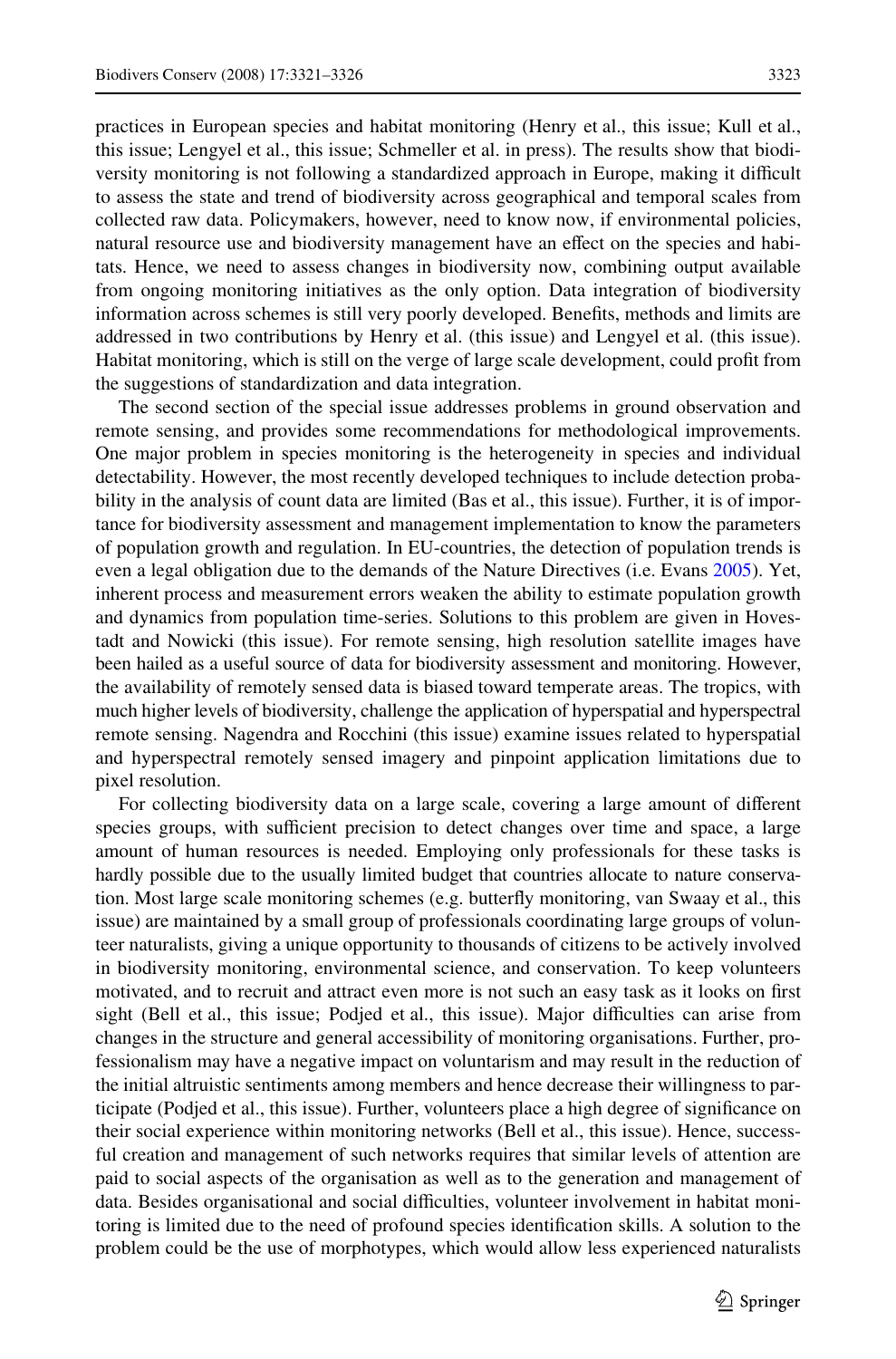to carry out indicative surveys. Difficulties in this approach, such as the sensitivity of morphotypes to differences among habitats, and variation in morphotype identification, are discussed by Abadie et al. (this issue). The example on butterfly monitoring in Europe (Van Swaay et al., this issue) might provide a good blueprint for the establishment of monitoring networks for groups other than the—so intensively monitored—birds (Gregory et al. [2005;](#page-4-9) European Environment Agency (EEA) [2007\)](#page-4-10). Butterfly monitoring schemes are aimed at assessing regional and national trends in butterfly abundance per species, and have created a network between regional and national coordinators in different countries.

The involvement of local people (e.g. urban citizens) is also a rich source of information. Local ecological knowledge (LEK) of non-scientists, but who are people who earn their living from natural environments, is an as yet little explored source of insights into changes in biodiversity and also ecological processes. Kendall and McLachlan (this issue) review the literature to see the extent to which LEK has entered ecological research during the last 25 years.

The case studies exemplify the methodological aspects of a mark-recapture approach for a survey of an endangered, native crustacean, the white-clawed crayfish (*Austropotamobius pallipes* complex, Nowicki et al., this issue), illustrate the usage of old distribution records from earlier collected data to determine more recent large-scale changes in regional floras to evaluate conservation targets and redefine future management targets (Sammul et al., this issue), and show negative effects of forest management techniques on the abundance of an arboreal rodent, the Common Dormouse (*Muscardinus avellanarius*) (Juškaitis this issue). A study on Greek habitats (Mazaris et al., this issue) illustrates that despite the proportionally higher numbers of restricted species, widespread species make a greater contribution to overall richness patterns. Hence, their findings highlight the importance of widespread species as biodiversity indicators. Finally, a study from Namibia details methodological aspects and problems of camera trapping for monitoring rare species (Stein et al., this issue). They conclude that camera-trapping efforts can be incorporated into longterm monitoring programs.

Lastly, three contributions deal with gaps between management and monitoring priorities and actual monitoring practices and needs. Buckley et al. (this issue) describe the situation in Australia, one of the most important biodiversity hotspots. The authors track changes in monitoring and management priorities and actual monitoring practices over temporal and geographical scales. They show only a weak match between reported management priorities and actual monitoring programmes. Further, only rarely was the effectiveness of management responses found to be monitored. The experience of EuMon and recent literature (Donald et al. [2007\)](#page-4-11) show a similar situation in Europe. To solve that problem, Schmeller et al. (this issue) present newly developed methods for the determination of national responsibilities and conservation priorities for the conservation of species. In combination, the methods allow the allocation of the limited financial resources available for nature conservation in the most sensible way, and would allow sharing monitoring duties, improving knowledge on biodiversity, and filling information gaps in many species groups. For that, the method sets recommendations for necessary monitoring actions. These actions range from the close monitoring of rare species, to the setting up of new monitoring programmes, if the knowledge base for a certain group of species is low. Further, the method recommends the redirection of monitoring resources, if the organization is located in a country with just basic conservation responsibilities for a certain species.

The content of this Special Issue on biodiversity and monitoring gives general guidelines and ideas for improvement of current monitoring practices and complements the vast body of literature on the subject. Further, the EuMon database (EuMon [2008](#page-4-7)) contains a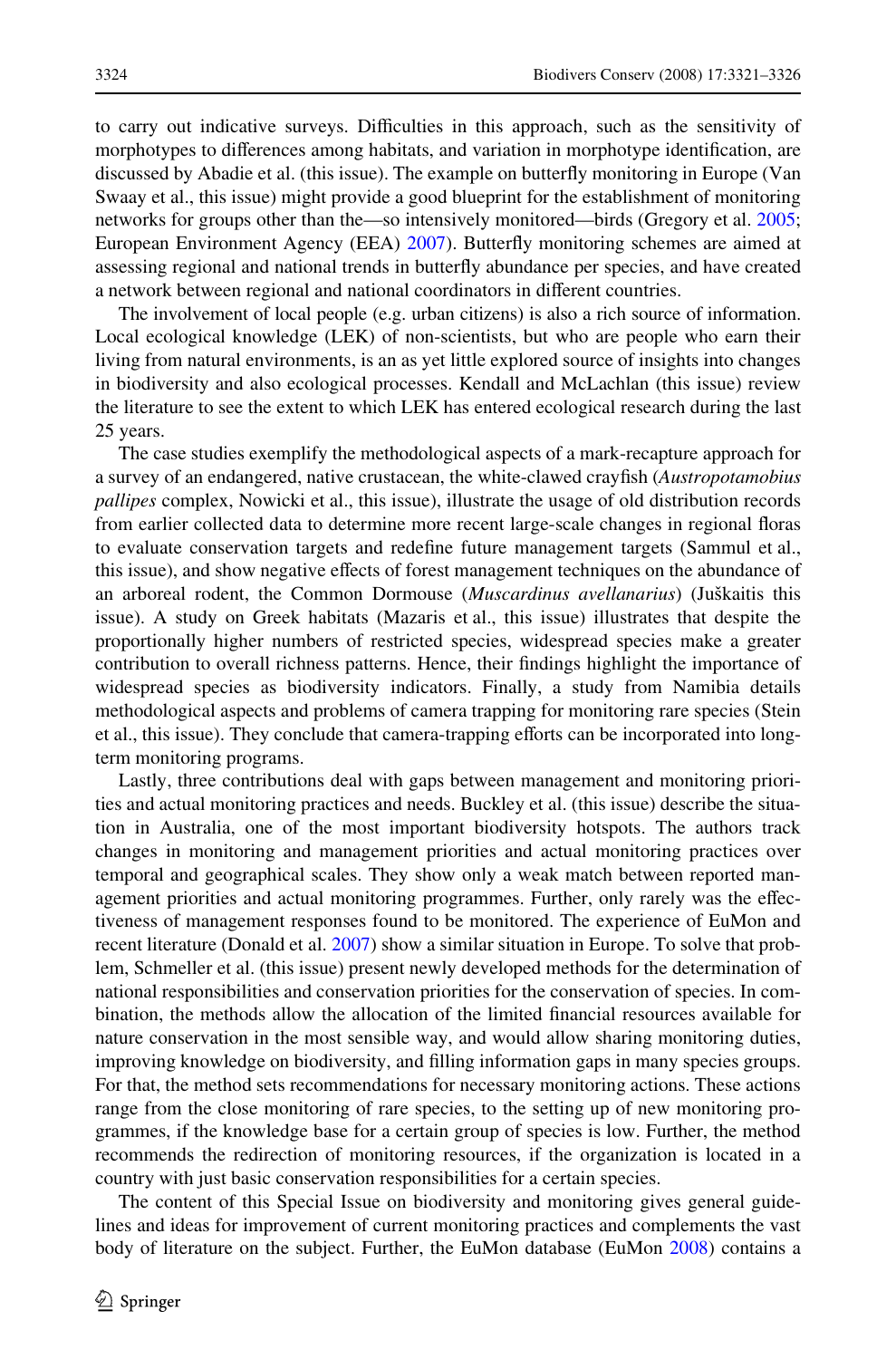large set of contact details of monitoring coordinators across Europe. The information included could be used to create monitoring networks across countries, improve the exchange of information between monitoring coordinators, and in more general ways provide a source of information for governmental bodies as to what species and habitat monitoring programmes are currently running in their countries. The latter is important in regard to the obligatory reporting on the state of and trends in biodiversity following from the European Nature Directives (Evans [2005\)](#page-4-8).

## **References**

- Abadie J-C, Andrade C, Machon N et al (this issue) On the use of parataxonomy in biodiversity monitoring: a case study on wild flora. Biodivers Conserv. doi[:10.1007/s10531-008-9354-z](http://dx.doi.org/10.1007/s10531-008-9354-z)
- <span id="page-4-1"></span><span id="page-4-0"></span>Balmford A, Green R, Jenkins M (2003) Measuring the changing state of nature. Trends Ecol Evol 18:326–330 Balmford A, Crane P, Dobson A et al (2005) The 2010 challenge: data availability, information needs and extraterrestrial insights. Philos Trans R Soc B-Biol Sci 360(1454):221–228
- Bas Y, Devictor V, Moussus J-P et al (this issue) Accounting for weather and time-of-day parameters when analysing count data from monitoring programs. Biodivers Conserv. doi:[10.1007/s10531-008-9420-6](http://dx.doi.org/10.1007/s10531-008-9420-6)
- Bell S, Marzano M, Cent J et al (this issue) What counts? Volunteers and their organisations in the recording and monitoring of biodiversity. Biodivers Conserv. doi:[10.1007/s10531-008-9357-9](http://dx.doi.org/10.1007/s10531-008-9357-9)
- Buckley R, Robinson J, Carmody J et al (this issue) Monitoring for management of conservation and recreation in Australian protected areas. Biodivers Conserv. doi[:10.1007/s10531-008-9448-7](http://dx.doi.org/10.1007/s10531-008-9448-7)
- <span id="page-4-11"></span>Donald PF, Sanderson FJ, Burfield IJ et al (2007) International conservation policy delivers benefits for birds in Europe. Science 317(5839):810–813
- <span id="page-4-7"></span>EuMon 2008: EU-wide monitoring methods and systems of surveillance for species and habitats of community interest, <http://eumon.ckff.si/>
- <span id="page-4-10"></span>European Environment Agency (EEA) 2007. Halting the loss of biodiversity by 2010: proposal for a first set of indicators to monitor progress in Europe. Office for Official Publications of the European Communities. [http://reports.eea.europa.eu.](http://reports.eea.europa.eu) Cited 6 Dec 2007
- <span id="page-4-8"></span>Evans D (2005) Natura 2000: completing the EU's network of sites to conserve flora and fauna. PlantTalk 39:22–27
- <span id="page-4-9"></span>Gregory RD, van Strien A, Vorisek P, Gmelig Meyling AW, Noble DG, Foppen RPB, Gibbons DW (2005) Developing indicators for European birds. Philos Trans R Soc Lond Ser B Biol Sci 360:269–288
- Henry P-Y, Lengyel S, Nowicki P et al (this issue) Integrating ongoing biodiversity monitoring: potential benefits and methods. Biodivers Conserv. doi[:10.1007/s10531-008-9417-1](http://dx.doi.org/10.1007/s10531-008-9417-1)
- Hovestadt T, Nowicki P (this issue) Process and measurement errors of population size: Their mutual effects on precision and bias of estimates for demographic parameters. Biodivers Conserv. doi[:10.1007/](http://dx.doi.org/10.1007/s10531-008-9426-0) [s10531-008-9426-0](http://dx.doi.org/10.1007/s10531-008-9426-0)
- Juskaitis R (this issue) Long-term common dormouse monitoring: effects of forest management on abundance. Biodivers Conserv. doi:[10.1007/s10531-008-9470-9](http://dx.doi.org/10.1007/s10531-008-9470-9)
- Kendall Brook R, McLachlan SM (this issue) Trends and prospects for local knowledge in ecological and conservation research and monitoring. Biodivers Conserv. doi[:10.1007/s10531-008-9445-x](http://dx.doi.org/10.1007/s10531-008-9445-x)
- Kull T, Sammul M, Kull K et al (this issue) Necessity and reality of monitoring threatened European vascular plants. Biodivers Conserv. doi:[10.1007/s10531-008-9432-2](http://dx.doi.org/10.1007/s10531-008-9432-2)
- <span id="page-4-5"></span>Legg CJ, Nagy L (2006) Why most conservation monitoring is, but need not be, a waste of time. J Environ Manag 78(2):194–199
- Lengyel S, Déri E, Varga Z et al (this issue) Habitat monitoring in Europe: a description of current practices. Biodivers and Conserv. doi[:10.1007/s10531-008-9395-3](http://dx.doi.org/10.1007/s10531-008-9395-3)
- Lengyel S, Kobler A, Kutnar L et al (this issue) A review and a framework for the integration of biodiversity monitoring at the habitat level. Biodivers Conserv. doi[:10.1007/s10531-008-9359-7](http://dx.doi.org/10.1007/s10531-008-9359-7)
- <span id="page-4-2"></span>Mace GM (2005) Biodiversity—an index of intactness. Nature 434(7029):32–33
- <span id="page-4-4"></span>Marsh DM, Trenham PC (2008) Current trends in plant and animal population monitoring. Conserv Biol 22(3):647–655
- <span id="page-4-6"></span>Nichols JD, Williams BK (2006) Monitoring for conservation. Trends Ecol Evol 21:668–673
- Nowicki P, Tirelli T, Sartor SM et al (this issue) Monitoring crayfish using a mark-recapture method: potentials, recommendations, and limitations. Biodiver and Conserv. doi[:10.1007/s10531-008-9425-1](http://dx.doi.org/10.1007/s10531-008-9425-1)
- <span id="page-4-3"></span>Pereira HM, Cooper HD (2006) Towards the global monitoring of biodiversity change. Trends in Ecol Evol 21(3):123–129